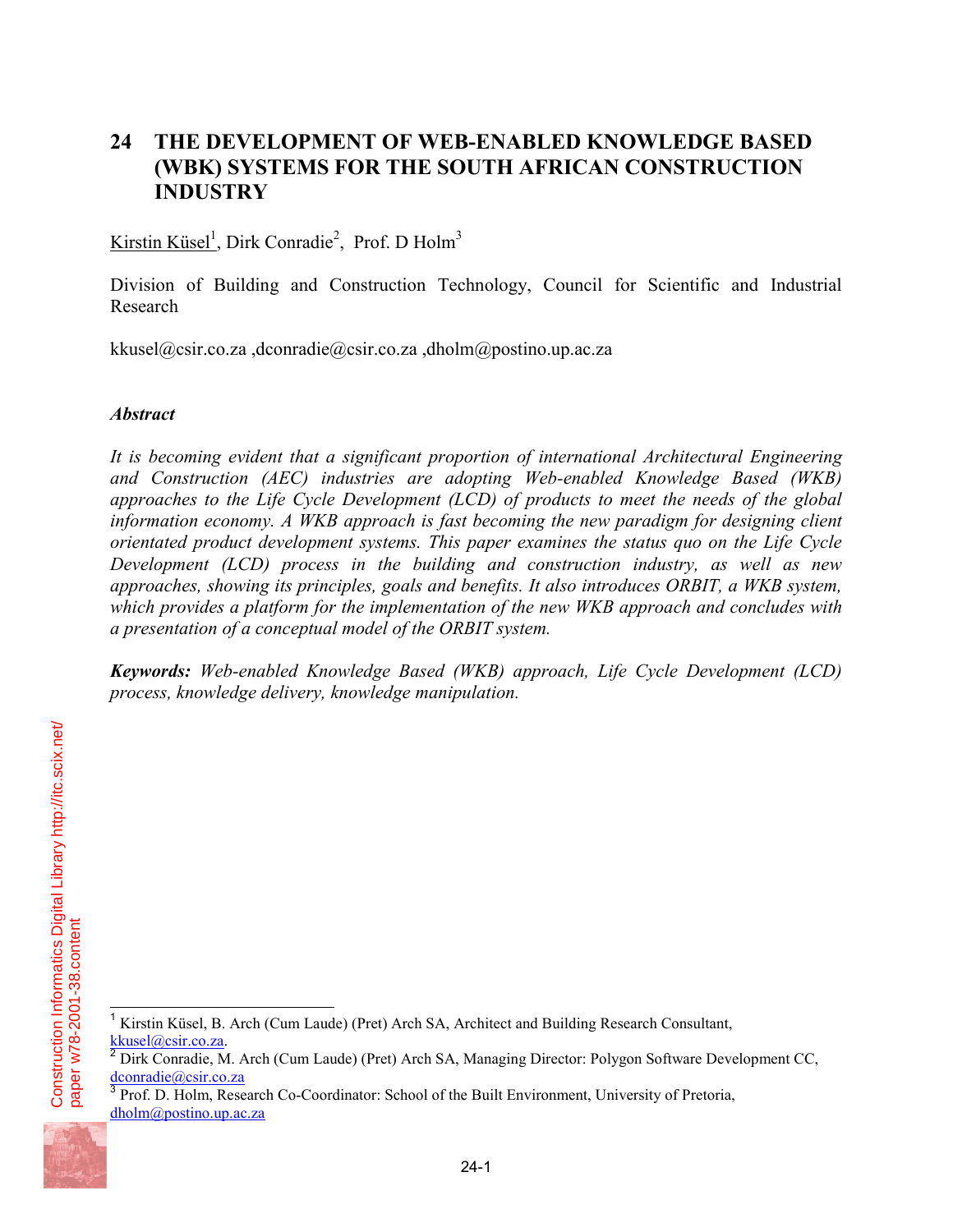#### **INTRODUCTION**

-

The emergent global information economy and customer's need for life cycle quality is increasing complexity in the LCD process. As a consequence, two issues are important: *Firstly,*  the ability to deliver relevant life cycle project information and knowledge to distributed planners, designers, builders and managers and *secondly,* the ability to retrieve, view, evaluate and adapt life cycle project design fragments on the desktop with a chosen application, regardless of time and location.

Several initiatives are underway in international AEC industries to generate guidance in process improvements and stimulate real cost improvements towards global competitiveness<sup>4</sup>. Initiatives are usually a partnership between academic institutions and industrial sponsors. Standardisation activities on product development processes, suggest movements towards a generic global business process standard, based on system engineering principles, for life cycle product development in 2001 (Stephens *et al* 1999: 354). New developments in web technology and the development of information-handling toolsets are fast providing the new operational platform for such a standard and will support the vision of an integrated global AEC industry. In South Africa process improvement initiatives between the construction industry and research institutions are limited and the facilities LCD process to a large extent fragmented. South Africa is characterised by a well-developed infrastructure and building and construction industry. However, the need for construction delivery, services and infrastructure is still prevalent throughout South Africa, particularly in the previously disadvantaged communities. In addition to this, industry output has been falling steadily throughout the last 25 years with real output in the construction industry falling by an average 0,6% per year between 1970 and 1995 (Allen and Küsel, 1999:1). The problem of a large need but poor demand from potential industry clients, combined with increasing costs of construction, is exacerbated by a history of poor delivery and general failure of industry to embrace and invest in performance improvement initiatives and best practices that have been successful in international AEC industries (Allen and Küsel, 1999:1). However, the Construction Industry Development Board (CIDB) to be established in late April 2000 may become the vehicle to drive change in the construction industry and facilitate collaborative process improvement through research projects.

It is imperative for the South African building and construction industry to develop and adopt new LCD processes and knowledge systems tailored for the South African context. Such processes and systems should focus on empowering all the various functional disciplines in a project with the ability to evaluate and address life cycle issues early in the project life cycle, regardless of time and location. This paper examines the imperative within the context of a Webenabled Knowledge Based (WKB) approach. Discussion in the paper will include the principles inherent in such an approach and a conceptual model of an implementation platform.

<sup>&</sup>lt;sup>4</sup> For further reading please visit: http://www.bath.ac.uk/departments/management/research, http://www.constructit.salford.ac.uk, http://pp2.dct.salford.ac.uk/overview.htm, http://www.abdeakin.edu.au/agile/aghome.htm, http://www.scpm.salford.ac.uk/cibw-65/SPICEproject.htm.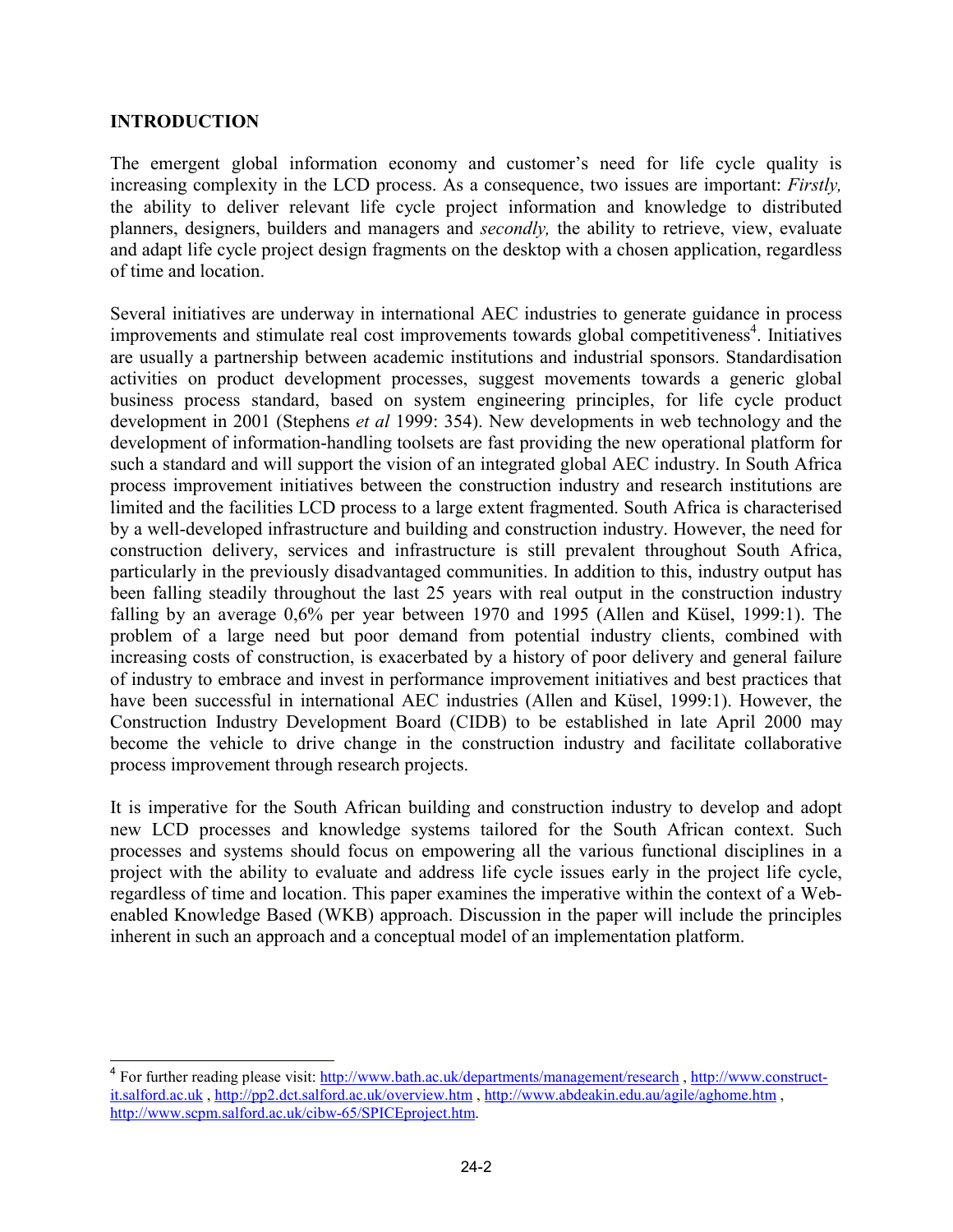## **STATUS QUO ON LIFE CYCLE DEVELOPMENT PROCESSES The development process in reality**

The products of the building and construction industry (buildings, roads, bridges) are designed and custom-built to unique specifications and usually immovable. The facilities Life Cycle Development (LCD) process, also called the procurement process was defined by the International Council for Building Research Studies and Documentation, Working Group, CIBW92 as the *"framework within which construction is brought about, acquired or obtained"*  or as the *"acquisition of project resources for the realisation of a constructed facility"* (Rowlinson and Mcdermott 1999: 34).

Construction projects involve several disciplines collaborating for relatively short periods in the various phases of the LCD process. Traditionally, facilities were developed using a sequential approach, where process steps are conceived as separate units with clear inputs and outputs, the process is compartmentalised and characterised by sub-optimal communication between team members. However, in real-life this approach falls short when confronted by the complexity of dispersed project teams, changing client expectations, e-commerce and emerging Information Technologies (IT), especially web-technologies. IT now facilitates concurrent development of facilities by a multi-disciplinary virtual team at a continuous 24 hour pace. As a result, many facilities development projects have for the last few years followed a Concurrent Engineering (CE) or fast track process, where the design and construction phases are undertaken simultaneously and briefing and design are viewed as a constituent part of the delivery process, although often not paid for.

CE is a common practice in the manufacturing industry, with its associated benefits of a reduction of fragmentation in a project, optimal product design, low production and delivery costs, as well as overall lower LCD process costs. Other terms referring to CE are "simultaneous engineering", lifecycle engineering, parallel engineering or the "multi-disciplinary team approach". CE aims to achieve more informed decisions upstream in the life cycle development process where costs are low and the ability to influence decisions is high (Sparrius 1998) (Figure 1). The CE process is further driven by the strategy of construction professionals to build longterm relationships with clients, which in turn leads to the integration of design, construction and facilities management activities into a seamless process.



*Figure 1: Ability to influence system characteristics(Sparrius 1998)*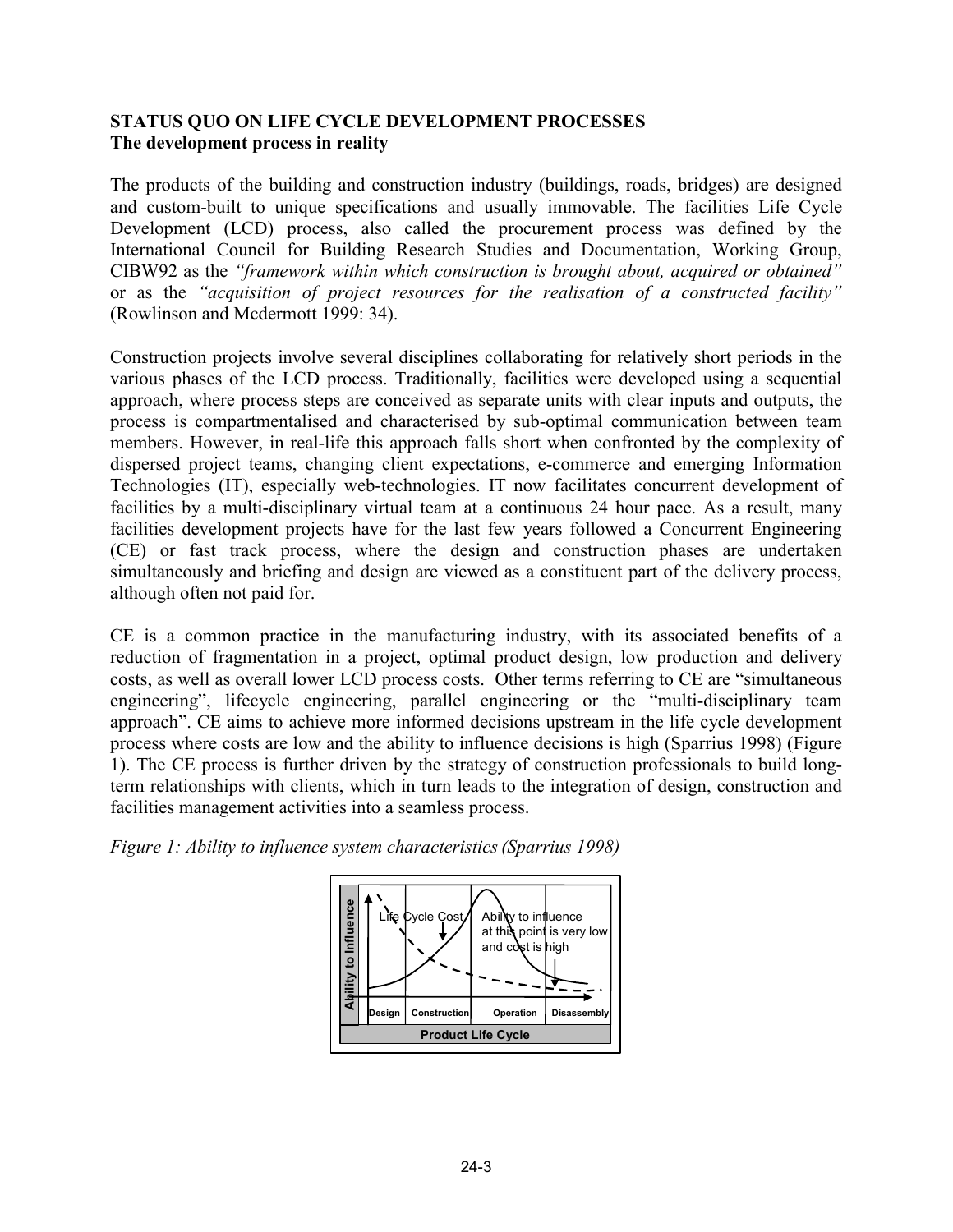### **Lack of realistic process guidelines**

Despite worldwide -albeit uncoordinated - movements towards an integrated and concurrent LCD process, there is a lack of documented guidelines on best practice processes in both the South African construction industry and research institutions. Knowledge of the process is mainly experiential and resident in people. For example, *The Procedural Guide for Clients, Architects and Other Professionals* (PROCAP) is the formal South African guide that outlines the steps in the facilities LCD process. This guide does not reflect the concurrent, life cycle processes followed by leading organisations.

## **NEED FOR THE INTRODUCTION OF NEW APPROACHES**

A recent study identified three key requirements for an integrated and concurrent project environment in the South African building and construction industry (Küsel 2000). The requirements are based on new LCD process approaches in international AEC industries. These requirements could serve as a guideline to a review of existing process guidelines.

## **Requirement 1: A collaboration strategy**

The end product in the construction industry is the result of the contributions by a range of specialised organisations, which convene as a temporary multi-organisation to complete the project. Construction professionals are now presented with different organisational procedures and processes on one project, ambiguous objectives and constantly changing requirements. Rowlinson and Mcdermott (1999: 36) describes two key complications for this situation: *Firstly,*  it makes the traditional *"control and command paradigm of project management"* inefficient, which is why methodologies such as value management, which is concerned with "*resolving ambiguity by constructing a shared consensus of the project objectives"* are brought onto building and construction projects more and more. *Secondly*, it makes implementation of the traditional fragmented procurement process very difficult, which is why methodologies such as CE and Systems Engineering (SE) have come into play to allow for simultaneous design, continuous inputs by the various project members and integration between enterprise objectives, project management and SE processes.

Team collaboration should be promoted between project members to ensure qualitative processing of client requirements, communication and co-operation between all stakeholders involved with the LCD process. The practice of partnering could facilitate this principle, which enables strategic relationships and knowledge supply chains beyond a project-to-project basis, towards a more long-term arrangement. Allen (1999) describes partnering as *"a management approach to construction that places the emphasis upon continuity and the development of longterm non-adversarial relationships between all project members".* Jason Mathhews in Rowlinson (1999: 273) emphasizes how the partnering approach<sup>5</sup> can facilitate "the development of an effectively integrated project team capable of improving procedures and processes through resource exchange and an adherence to agreed strategy" and describes strategic partnering as the "key to innovation". He summarises six benefits:

<sup>-</sup><sup>5</sup> Also see the EPSRC IMI Best Practice Partnering Guidelines for Partnering in Construction -(http://www.construct-it.salford.ac.uk)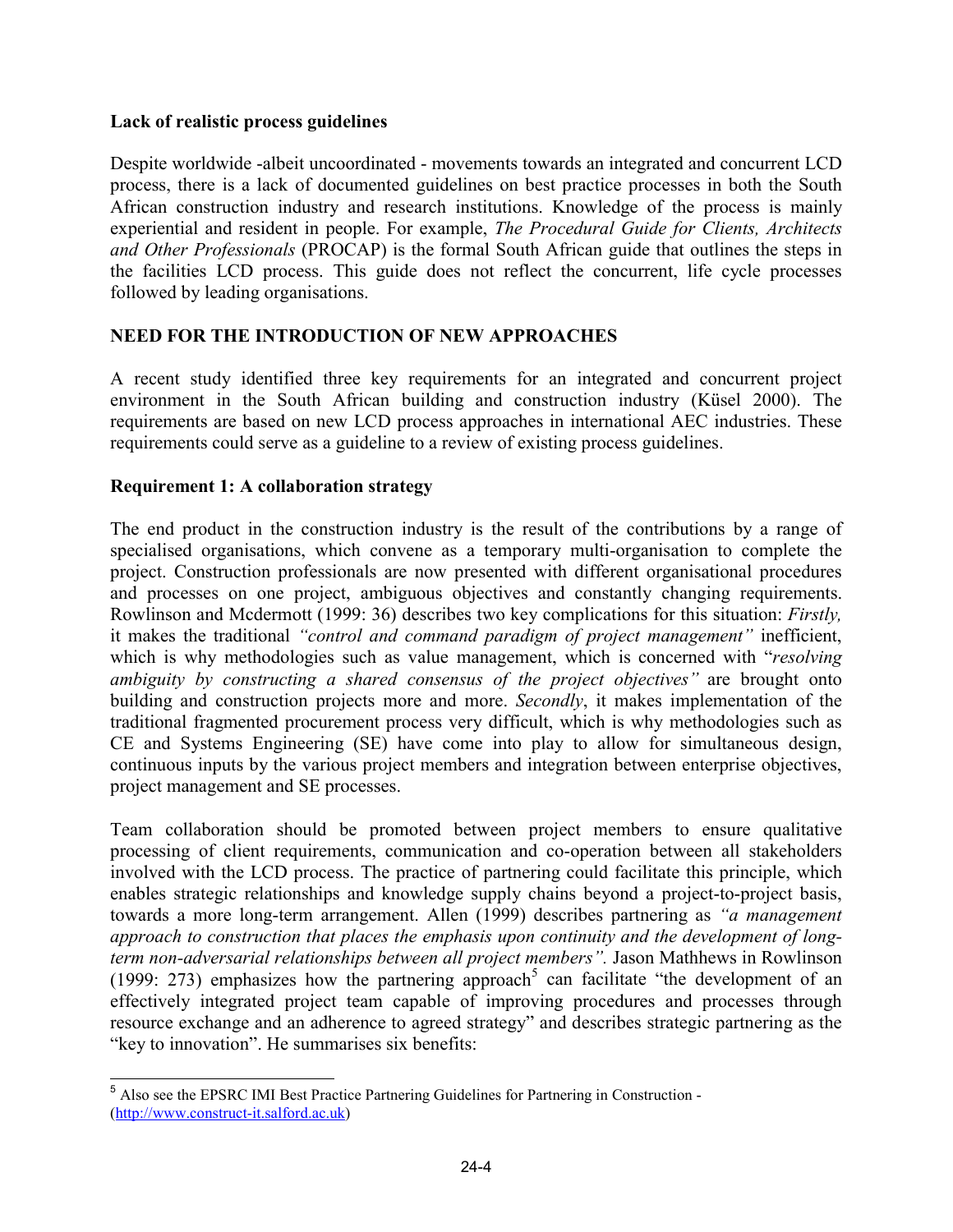- An improved contractual situation;
- Improved communication and information flow;
- Increased understanding;
- Improved efficiency of resources;
- Improved financial situation and
- Improved quality.

### **Requirement 2: Integrated process management**

*"Systems engineering is about creating effective solutions to problems and managing the technical complexity of the resulting developments. At the outset it is a creative activity, defining the requirements and the product to be built"* (Stephens *et al*, 1999: 5) Companies are pressured to compete globally and are driven by an increasing need for an ability to handle complexity. SE (http://www.incose.org) is a key technology to manage this complexity. The SE process (Figure 2) aims to achieve 'time to market with the right product', where right means what users really want, affordable and produced ahead of competitors.

The emphasis of the SE methodology to deliver the right product to the customer makes it crucial for business success. A large-scale study of several thousand engineers (http://www.standishgroup.com/visitor/chaos) listed the two most common reasons for project failure as incomplete requirements and a lack of user involvement. Five of the eight main problems were about requirements; three managerial and none were about technology. The study again emphasized the need for a good front-end SE process. Several case studies illustrate the benefits of clearly defined criteria upstream in the development process and the value of SE to reduce cost over-runs (Stephens *et al* 1999: 4). The benefits of SE for the construction industry lies within its ability to provide the integration framework for the work of all other disciplines, remaining independent of discipline and product type. It defines user requirements and creates the development architecture for those requirements. It could play a critical role as an integrator of the various stakeholders involved in the product LCD process. This is in contrast to the role of the project manager, whose task it is to ensure that everything is done, but not necessarily to do it.

The systems engineer needs to understand technical issues, translate them into user needs and negotiate with the project manager about the schedule and cost impacts. Steven *et al* (1999: 7) call project management without system engineering meaningless: "*Successful management requires trade-offs between variables such as cost, schedule, quality and performance. These tasks cannot be meaningful without the information produced by systems engineering. Because time and resources are easy to measure, management sometimes attempt to control projects without the key element of requirements. What use is meeting cost and budget targets without producing a useful product?"* Stephen *et al* (1999) propose a multi-level approach to ensure consistency of requirements, design, costs, schedule and risks. They describe a generic system development process (Figure 2), which, when applied recursively and concurrently describes the whole development. They further describe the results of this realistic system development approach as:

Feedback from design before commitment to requirements;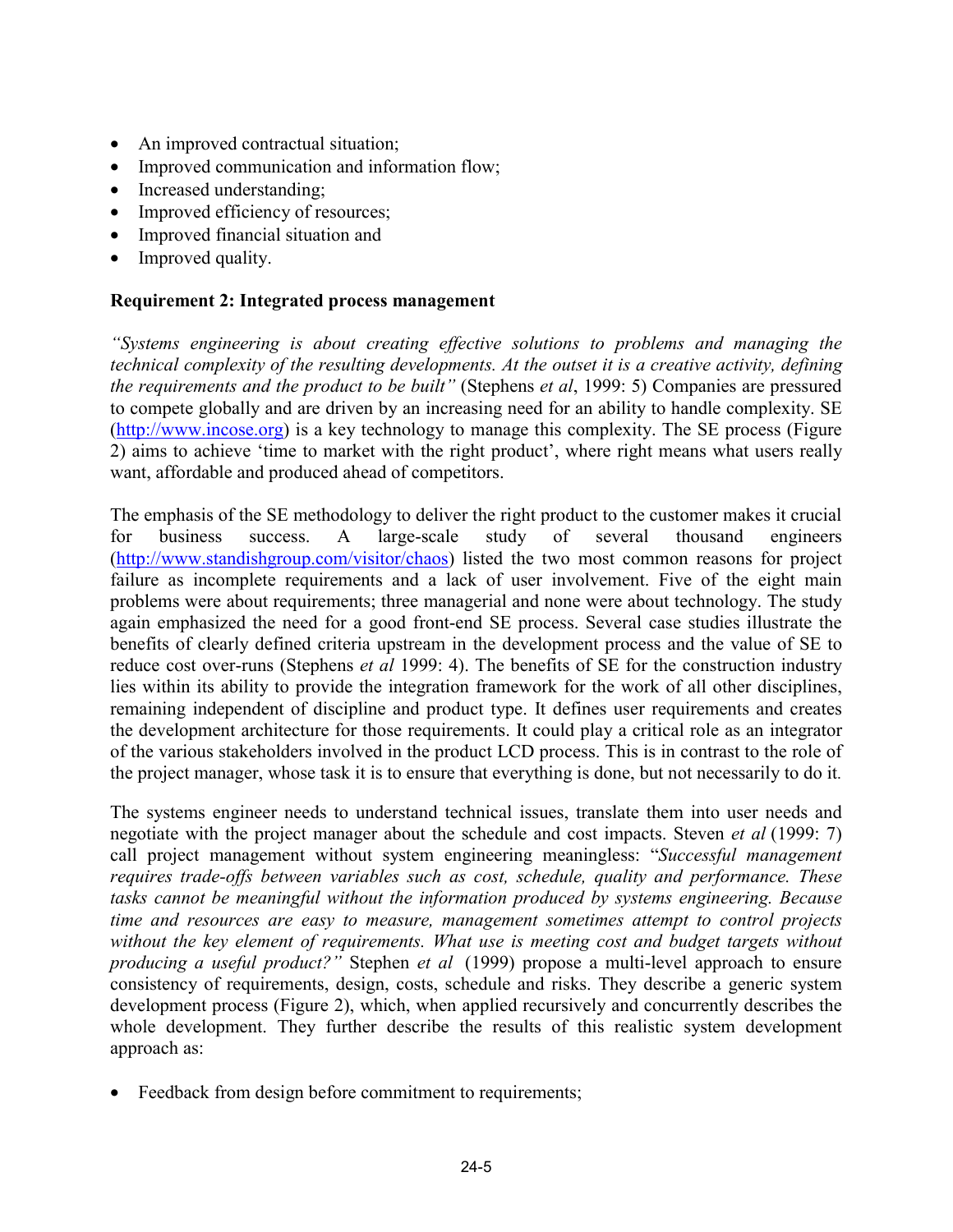- Concurrent exploration of design options at many levels;
- A multi-level recursive structuring of the system into separated developments;
- Additional engineering processes to cope with the inevitable changes at all times.



*Figure 2: Generic system development process (Stephens et al 2000: 207)* 

The structured methodology of SE enables translation of a client's requirement into a physical solution (trace-able to the requirement) by means of a logical sequence of activities and decisions. The construction industry is under pressure to co-ordinate organisational processes involved with the facility LCD process to manage the increasing complexity and fast-track nature of construction projects. SE should be applied at the enterprise level and all organisational processes should be interlinked and co-ordinated. Web technology provides the new operational platform for integrated process management, regardless of time and location.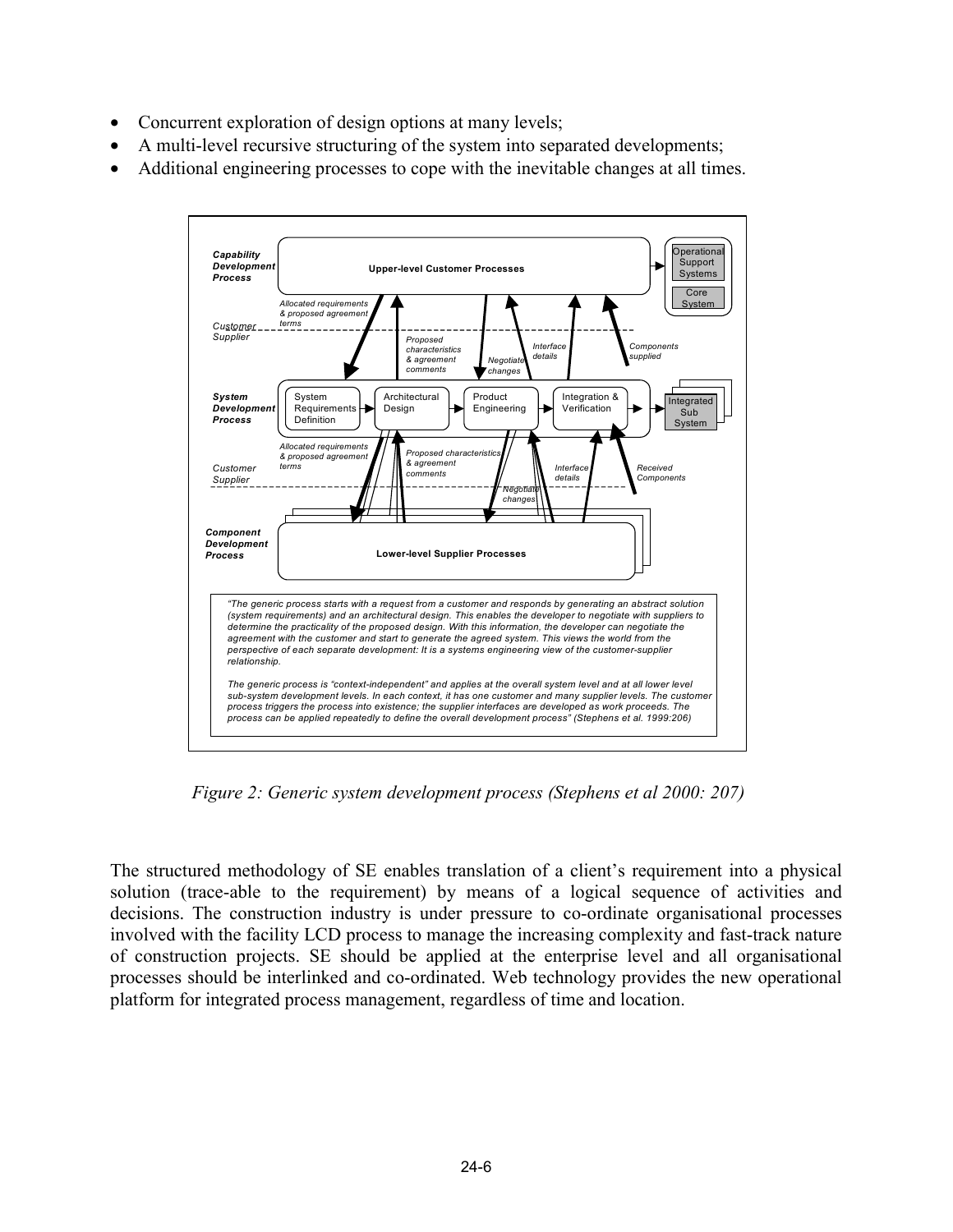#### **Requirement 3: Concurrent Modelling and Simulation**

*"When we mean to build, we first survey the plot, then draw the model, and when we see the figure of the house, then must we rate the cost of erection; Which if we do find outweighs ability What do we then but draw anew a model In fewer office, or at least desist to build at all?"* 

*- Bardolph Shakespeare, Henry IV, Part II, Act I* 

A recent study into the requirements of a dispersed multi-disciplinary project team within a R1 billion South African project, revealed a key need in the South African construction industry for a capability in what-if scenario modelling and simulation across the LCD process (Küsel 2000). Due to increasing building costs, distributed project teams and difficulty grasping the holistic picture it is becoming increasingly important for construction professionals to study and evaluate the effectiveness and emergent life cycle behavior of a facility, before actually constructing it and during the construction process if changes occur. This ability is specifically important for emerging economies with limited resources.

Modelling can be described as a representation of the behaviour of a system (Roodt and Basson 2000: 1). Axelrod (1997) describes simulation as the act of driving a model of a system with suitable inputs and observing the corresponding outputs. Concurrent Modelling and Simulation (CMS) can be described as the principle of multiple parties working simultaneously on projects through a standardised and structured LCD process allowing open information exchange, modelling and simulation of design solutions and prototypes. Modelling and Simulation (M&S) add value by improving the final operational capability through primarily changing the design information and clarifying the risk.

The application of CMS in the South African construction industry is a challenge, largely due to a lack of a standardised facility LCD process, structured LCD information and a culture of fragmentation within the project environment. However, several prototype software systems have been developed in an attempt to integrate and structure LCD information. Examples are Conradie (2000), Bjoerk (1999), Anumba and Evbuomwan (1999) and Conradie and Küsel (1999). Most of these attempts concentrated on the development of an environment that will facilitate the flow of project information between the various IT support applications, during a concurrent LCD process. Such an environment is described as a *modularised project model*, which is defined by Bjoerk (1999) as *"a software representation of construction data, which supports the project throughout its life cycle".* 

The modularised model is capable of serving existing and future construction applications. In the modularised model design review and control are supported by full electronic trace-ability. Structured and hierarchical design information are linked to a relational database, where all actions, changes and decisions are stored for rapid retrieval in multi-media reports. The benefits of such an approach is that it ensures electronic trace-ability and integrity of all customer requirements and technical solutions throughout the facilities LCD process. It also facilitates the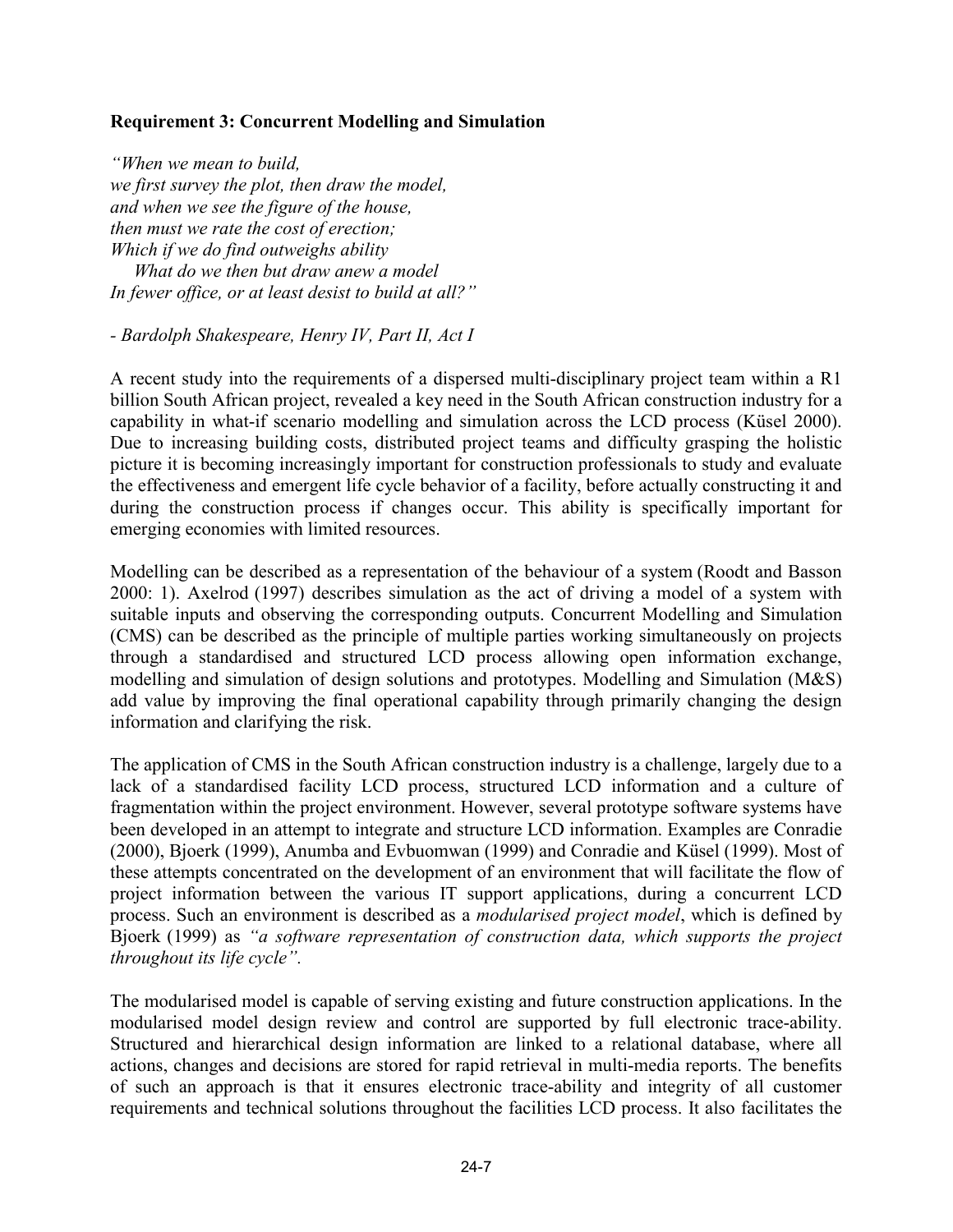creation of an information model of the project, which supports successful decision-making. The modularised model further captures relationships and interactions that exist between the different architectural building classes. Two emerging technologies, OOCAD and XML, are key to enable the modularised model and a more integrated design and construction process within networked organisations. With OOCAD and XML entire sets of construction documents can be prepared in the form of live Web sites rather than a collection of static documents, where various levels of specificity is not supported.

*Object-orientated CAD (OOCAD)* enables the modelling of rich information about building components accessible to a wide variety of software applications that can be used throughout a building's life cycle without translation into other formats. The internal relationships that exist between these classes are identified through the use of object-oriented CAD (OOCAD). Knowledge is embedded in objects in the CAD system (knowledge-based OOCAD), which enables analysis of the whole product modelling process. This means that unique performance attributes (for example shape) and embedded links (for example building regulations) can be included in an electronic "object". For example, a door object will describe the physical attributes needed for design by CAD and the cost, maintenance, supply and installation properties of the door for project costing and scheduling, which will be required for facilities management (Cohen, 2000: 255). These relationships were not captured by traditional CAD systems, which complicated the management of issues in downstream applications, for example facilities management.

*Extensible Markup Language (XML)* is a new web language for describing information. An *aec*XML Working Group met in Dallas, Texas in September 1999 and five sub-committees were formed charged with laying the groundwork for XML implementation in the construction industry. The group also works in tandem with the integration efforts of the International Standards Organization for the Exchange of Product Model Data (STEP) and the International Alliance for Interoperability (IAI). The STEP aims to create an international standard for computer based description and exchange of the physical and functional characteristics of products throughout their life cycle and the IAI aims to develop a mechanism for sharing information during design and construction throughout the life cycle of buildings. *Extensible* means authors can add their own self-defining tags to web documents that identify information semantically and thus go beyond the relative primitive formatting, linking and display options offered by HTML. Where HTML describes how data should be presented, XML describes the data itself. For example <INSULVAL> might tell the browser that the next section of bracketed text describes the insulating properties of a material (Cohen 2000: 256). XML is seen as a key technology to enable open information exchange between systems that uses different forms of data representation – a problem to date. A number of industries, for example the medical and newspaper publishing industries are already using the technology to exchange information across platforms and applications (Cohen (2000: 256). However, as Cohen mentions (2000: 256) the key to successful application of XML in the AEC industry is to find a standardised AEC terminology. If XML is widely adopted, it will enable data sharing and e-Commerce in the building and construction industry on a new scale. Internet-delivered product data will be classified and delivered with life-cycle performance data.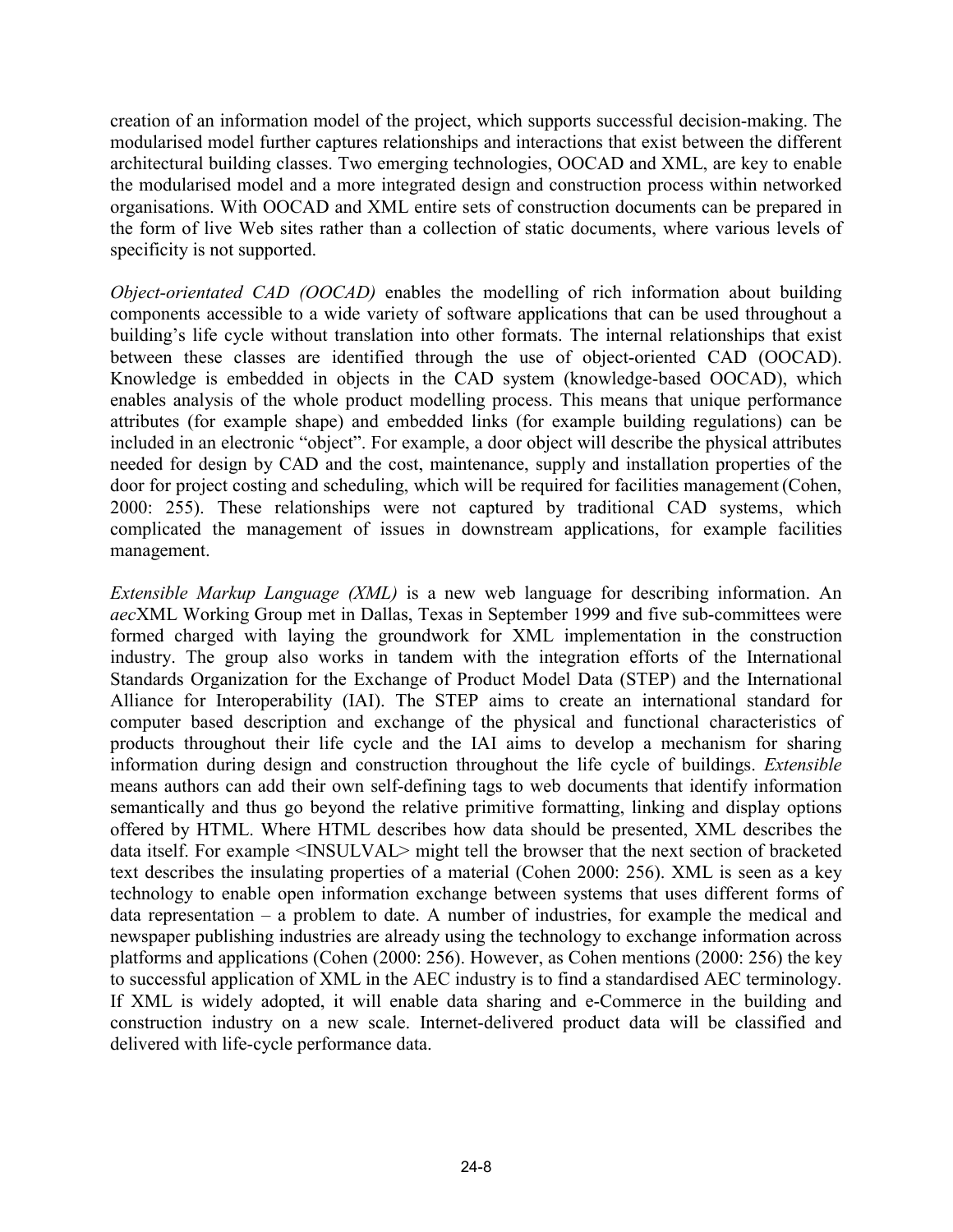## **KNOWLEDGE BASED DEVELOPMENT APPROACHES**

### **Role of Web-enabled Knowledge Based Approach**

Web technology is the new paradigm for designing a client orientated LCD Process and project delivery IT system. It provides the mechanism to implement a collaboration strategy within an integrated, concurrent project environment. The role of a WKB approach is to enable construction professionals to retrieve, view, evaluate, model, simulate and adapt life cycle project design fragments on their desktops, using a chosen application, regardless of time and location. WKB is of importance to the South African construction industry as a tool to achieve global competitiveness, customer satisfaction and life cycle quality in product development. It could play a significant role in improving information delivery, decision-making and knowledge management within a distributed project environment.

### **ORBIT - A design knowledge delivery system**

The ORBIT system (Figure 3) is a prototype WKB system. Analogous to the way books are delivered to potential users from Amazon.com, the system aims to deliver relevant design knowledge to project team members and facilitate the secondary manipulation of relevant parts of the knowledge on the desktop. The research that led to the systems' evolution involved an extensive review of design philosophies, models, methods and systems in both the architectural and manufacturing field (Table 1). It further involved the development of a prototype system called AEDES (Architectural Evaluation and Design System) (Conradie and Küsel, 2000) and innovative work on the design of web-enabled intelligent components for briefing and design (Conradie 2000).

| <b>METHOD</b>                      | <b>LESSONS LEARNT</b>                       |
|------------------------------------|---------------------------------------------|
| <b>Concurrent Engineering</b>      | Integration of LCD process phases           |
| <b>Systems Engineering</b>         | Multi-level, hierarchical<br>approach,      |
|                                    | recognises complexity of projects           |
| <b>Quality Function Deployment</b> | Technique to translate<br>customer          |
|                                    | requirements into design specifications     |
| <b>Object Orientation</b>          | Packaging of architectural elements for     |
|                                    | manipulation in a process                   |
| Case-Based Reasoning               | Methodology for hierarchical structuring of |
|                                    | objects                                     |
| Extensible Mark-up Language        | Enables open information exchange and       |
|                                    | hierarchical structuring of objects.        |

Table 1: ORBIT research base

A few precedent websites exist in the world that gave an insight into the possibilities of the proposed web system. Of note is the site http://zoomon.com. The site facilitates collaborative operation and basic manipulation of drawings in a web environment. To achieve the goal of knowledge empowerment at the desktop requires structured and homogeneous design knowledge and a ubiquitous carrier such as the Internet. Such knowledge standard has been identified in the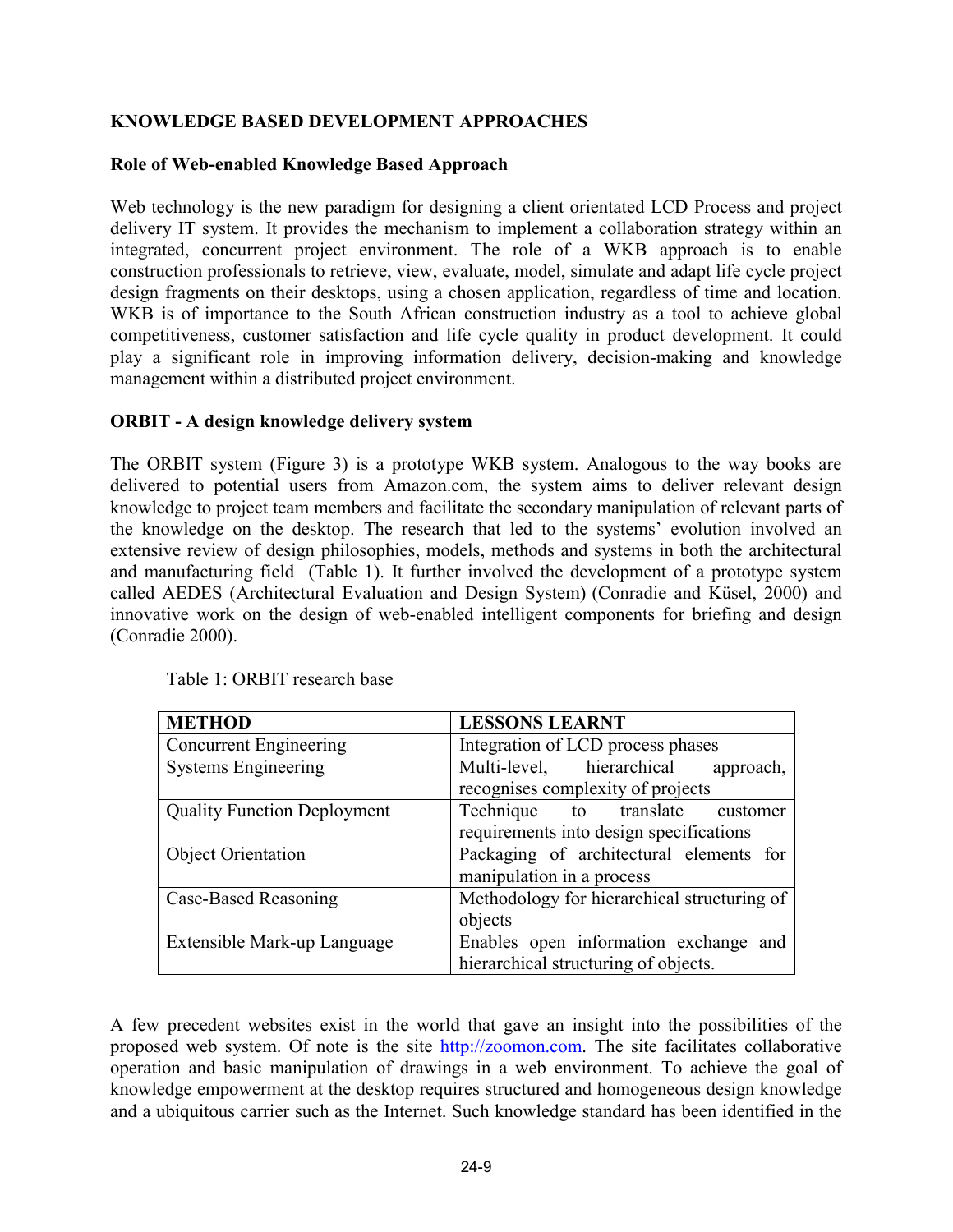World Wide Web consortium XML referred to previously. It must be stressed that although the conceptual model in Figure 3 is an oversimplified purist example, the following important principles are used:

- The designer remains in full control of the ultimate solution at all times.
- Design experience is stored in a structured format.
- Most information required in the planning and design environments are basically hierarchical and occur at various levels of specificity.
- XML supports the inclusion of non-XML data and can act as an integrator of diverse data sources.
- XML supports distribution of data and hyper linking.
- XML supports multi-media data sources.
- The system attempts to support design as a pragmatic and cognitive activity.
- The solution assumes that planning and design requires a continuum of design methods that use model based, rule based and case-based reasoning. It is ultimately up to the designer to decide what method he prefers.
- Current relational databases such as Oracle already support the generation of XML data from a relational query.

*Figure 3: Structured planning and design knowledge as suggested with ORBIT (Conradie and Küsel 2000)* 

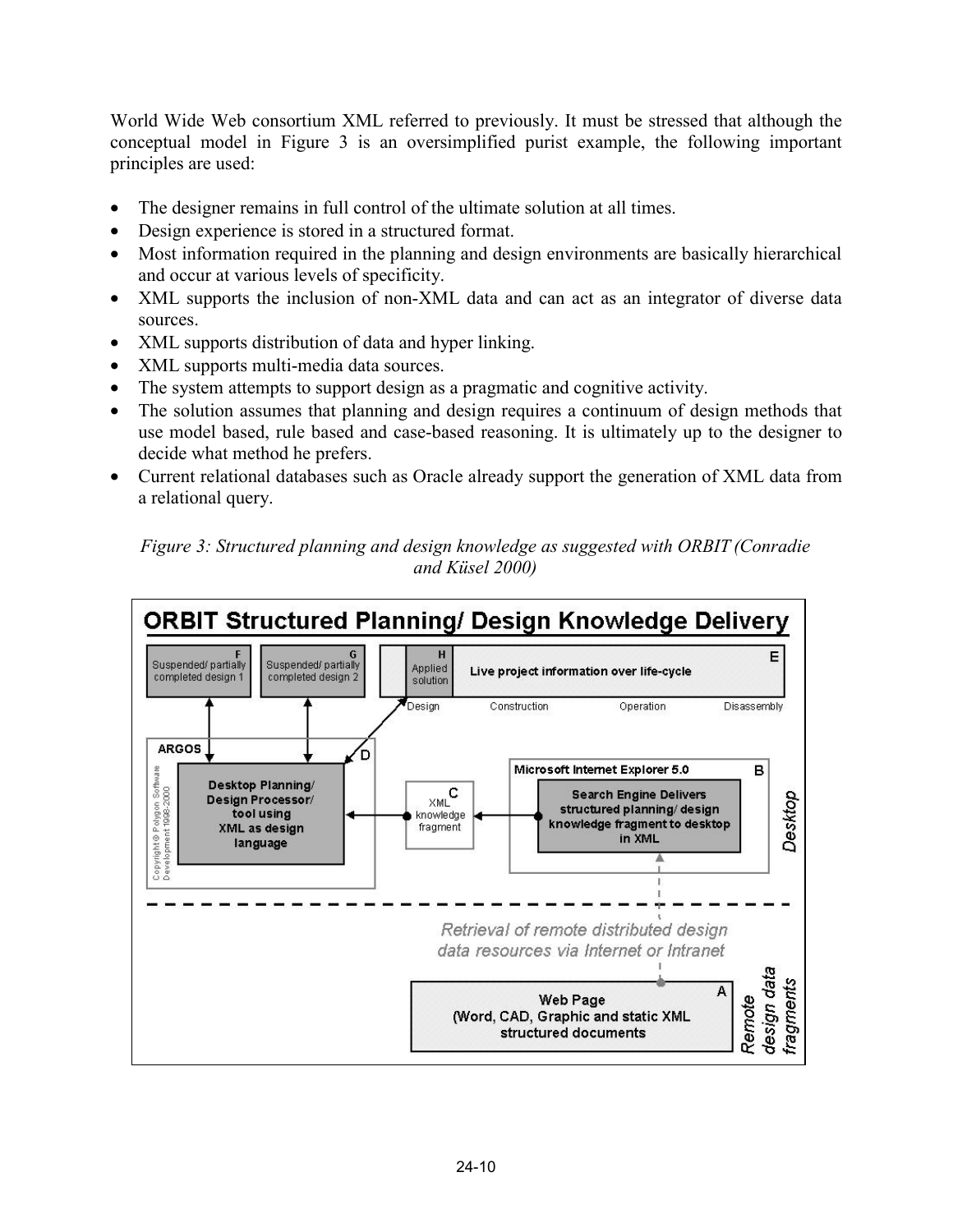The ORBIT system will conceptually work as detailed in Figure 3. A designer that wants to design a facility or solve a specific operational problem will activate the search engine [B] in Microsoft Internet Explorer. The search engine [B] will enable the user to set basic constraints and search criteria in order to expedite information retrieval. If the relevant information is found it will be packaged in the form of an XML knowledge fragment. The user can first view the result in Internet Explorer and if he is satisfied ask the system to download it to the desktop. The ARGOS desktop planning/design processor (Conradie 2000) [D] will retrieve the downloaded XML knowledge fragment [C]. Due to the fact that design takes place in an open world it is expected that many different planning concepts might exist that need to be explored. These partially completed scenarios are stored in [F] and [G] again in XML format. Once the planner is satisfied the solution can be plugged into the live project environment [H]. It is also possible to publish good designs back into the designers personal website.

### **CONCLUSION Summary**

The status quo on facilities LCD processes in an information age context has been shown. The requirements of an integrated and concurrent project environment were discussed and new approaches to the LCD process introduced. The key principles and benefits of a WKB approach and a prototype WKB system, called ORBIT were also discussed.

Key benefits to South African building and construction professionals include:

- Improved ability to evaluate and adapt LCD information throughout the LCD process, regardless of time and location.
- Improved ability to provide customer value, by empowering professionals to model emerging life cycle behaviour before actual construction.
- Potential barriers/disadvantages include:
- Any innovation encounters resistance, even if it is only the inertia of set procedures.
- The change entails a considerable investment in training cost, which the industry may be hesitant to invest in a scenario of stop-go demand and the impact of AIDS.
- Government departments in the building sector seem to have other priorities than efficiency and international competitiveness.
- Commercial developers even work in the speculative market with tenuous linkages to endusers. In this case the Voice of the Customer is very faint.

## **Recommendations for future work**

The South African building and construction industry, which includes all stakeholders at all levels, has an opportunity to become part of the global e-Commerce AEC industries. Although there are South African building and construction businesses and clients who are already a part of e-Commerce, several remain outside the circle of involvement. Empowerment of all stakeholders into global e-Commerce, will require investment and support into the research and development of collaborative, knowledge based systems, such as ORBIT, web-based learning environments and supporting information-handling toolsets, tailor made for South African usage. Participation in a global construction economy can only strengthen the local construction economy and lead to the creation of more job opportunities.